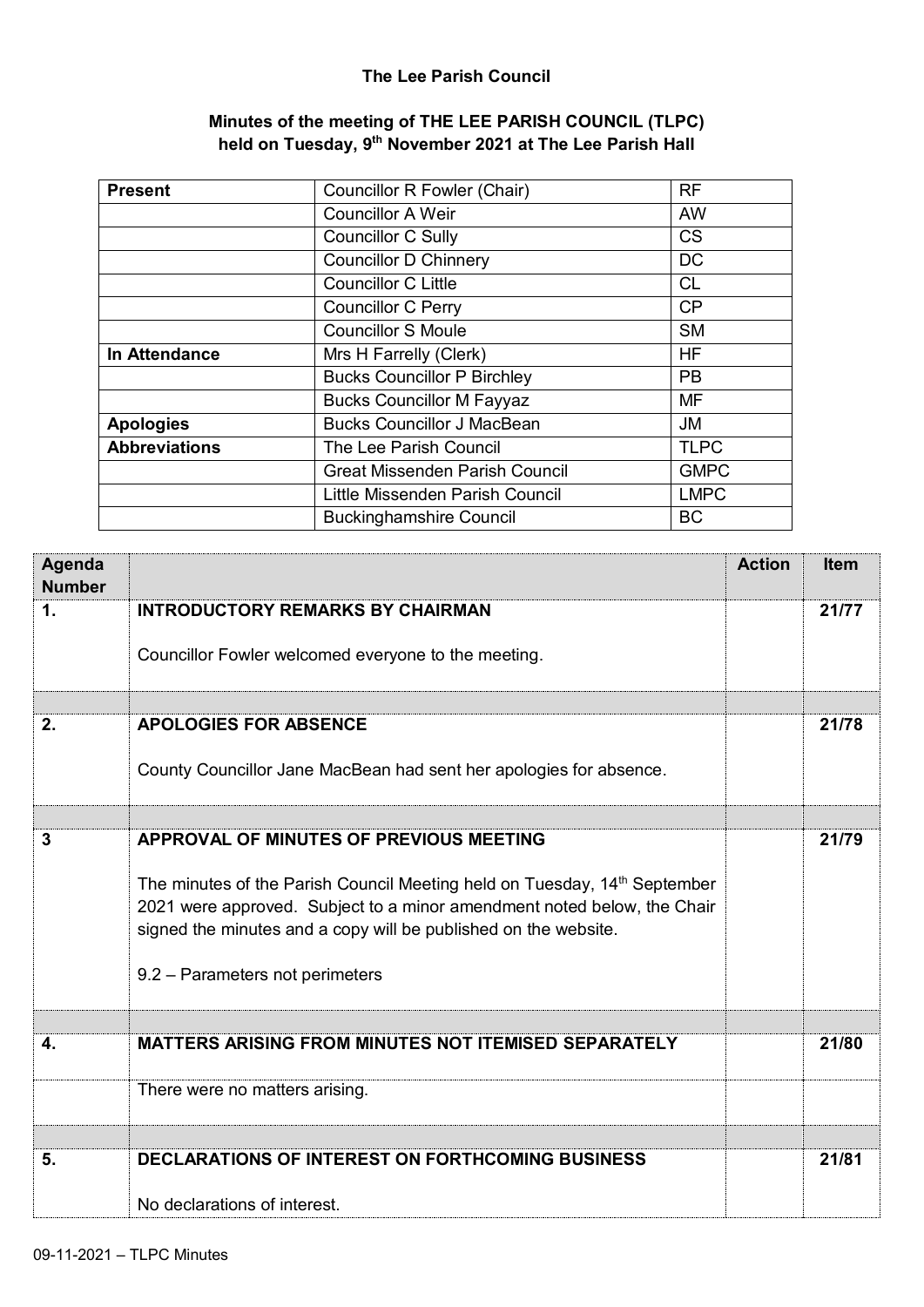| Agenda<br><b>Number</b> |                                                                                                                                                                                                                                                                                                                                                                                                                                                                                                                                                                                                                                                                                                                                                                                                                                                                                                                                                                                                                                                                                                                                                                                                                                                                                                                                                                                                                                                                                                                                                                                                                                                                                                                  | <b>Action</b> | <b>Item</b> |
|-------------------------|------------------------------------------------------------------------------------------------------------------------------------------------------------------------------------------------------------------------------------------------------------------------------------------------------------------------------------------------------------------------------------------------------------------------------------------------------------------------------------------------------------------------------------------------------------------------------------------------------------------------------------------------------------------------------------------------------------------------------------------------------------------------------------------------------------------------------------------------------------------------------------------------------------------------------------------------------------------------------------------------------------------------------------------------------------------------------------------------------------------------------------------------------------------------------------------------------------------------------------------------------------------------------------------------------------------------------------------------------------------------------------------------------------------------------------------------------------------------------------------------------------------------------------------------------------------------------------------------------------------------------------------------------------------------------------------------------------------|---------------|-------------|
|                         |                                                                                                                                                                                                                                                                                                                                                                                                                                                                                                                                                                                                                                                                                                                                                                                                                                                                                                                                                                                                                                                                                                                                                                                                                                                                                                                                                                                                                                                                                                                                                                                                                                                                                                                  |               |             |
|                         |                                                                                                                                                                                                                                                                                                                                                                                                                                                                                                                                                                                                                                                                                                                                                                                                                                                                                                                                                                                                                                                                                                                                                                                                                                                                                                                                                                                                                                                                                                                                                                                                                                                                                                                  |               |             |
| 6.                      | <b>REPORT FROM COUNTY COUNCILLORS</b><br><b>Councillor Birchley highlighted the following:</b><br>The Community Board is looking for local heroes who have gone the<br>extra mile for this year's Proud of Bucks awards, with various different<br>categories. Several names were discussed for possible local<br>candidates.<br>The Council have been involved in the bus movement improvement<br>$\bullet$<br>plan and have identified which buses are useful for the movement of<br>people both day and night.<br>Bucks History Festival month in November - there are live events and<br>$\bullet$<br>podcasts (see https://histfestbucks.co.uk)<br>Bucks Business First - being invited to Silverstone on 23rd November<br>$\bullet$<br>for Technology Summit.<br>£36million Chiltern Lifestyle Centre to be opened shortly in Amersham.<br>$\bullet$<br>Attended a considerable number of meetings with HS2 to discuss<br>$\bullet$<br>issues relevant to local communities.<br><b>Councillor Fayyaz highlighted the following:</b><br>. The Chesham & Rural Villages Community Board has funds available<br>for use by local groups and councils. If you have new ventures, you<br>can apply for a grant at no cost or nominal contribution. There is<br>potentially a bulk purchase order being placed on behalf of several<br>local groups to buy benches. TLPC has already expressed an<br>interest in three benches to replace those in the<br>playground/allotments needing repair.<br><b>General Discussion</b><br>• MVAS update – process has been very complex. Sites in Bucks<br>have been identified, but the machines now have to be<br>purchased from TfB, who will maintain them. This is in |               | 21/82       |
|                         | progress but is a very slow process.<br>• A confusing email had been received regarding the Community<br>Speed Watch to which we have not signed up.                                                                                                                                                                                                                                                                                                                                                                                                                                                                                                                                                                                                                                                                                                                                                                                                                                                                                                                                                                                                                                                                                                                                                                                                                                                                                                                                                                                                                                                                                                                                                             |               |             |
| 7.                      |                                                                                                                                                                                                                                                                                                                                                                                                                                                                                                                                                                                                                                                                                                                                                                                                                                                                                                                                                                                                                                                                                                                                                                                                                                                                                                                                                                                                                                                                                                                                                                                                                                                                                                                  |               | 21/83       |
|                         | <b>COMMENTS OR QUESTIONS FROM THE PUBLIC</b><br>There were no members of the public present at the meeting.                                                                                                                                                                                                                                                                                                                                                                                                                                                                                                                                                                                                                                                                                                                                                                                                                                                                                                                                                                                                                                                                                                                                                                                                                                                                                                                                                                                                                                                                                                                                                                                                      |               |             |
|                         |                                                                                                                                                                                                                                                                                                                                                                                                                                                                                                                                                                                                                                                                                                                                                                                                                                                                                                                                                                                                                                                                                                                                                                                                                                                                                                                                                                                                                                                                                                                                                                                                                                                                                                                  |               |             |
| 8.                      | <b>CLERK'S REPORT</b>                                                                                                                                                                                                                                                                                                                                                                                                                                                                                                                                                                                                                                                                                                                                                                                                                                                                                                                                                                                                                                                                                                                                                                                                                                                                                                                                                                                                                                                                                                                                                                                                                                                                                            |               | 21/84       |
| 8.1                     | There was nothing specific to highlight.                                                                                                                                                                                                                                                                                                                                                                                                                                                                                                                                                                                                                                                                                                                                                                                                                                                                                                                                                                                                                                                                                                                                                                                                                                                                                                                                                                                                                                                                                                                                                                                                                                                                         |               |             |
|                         |                                                                                                                                                                                                                                                                                                                                                                                                                                                                                                                                                                                                                                                                                                                                                                                                                                                                                                                                                                                                                                                                                                                                                                                                                                                                                                                                                                                                                                                                                                                                                                                                                                                                                                                  |               |             |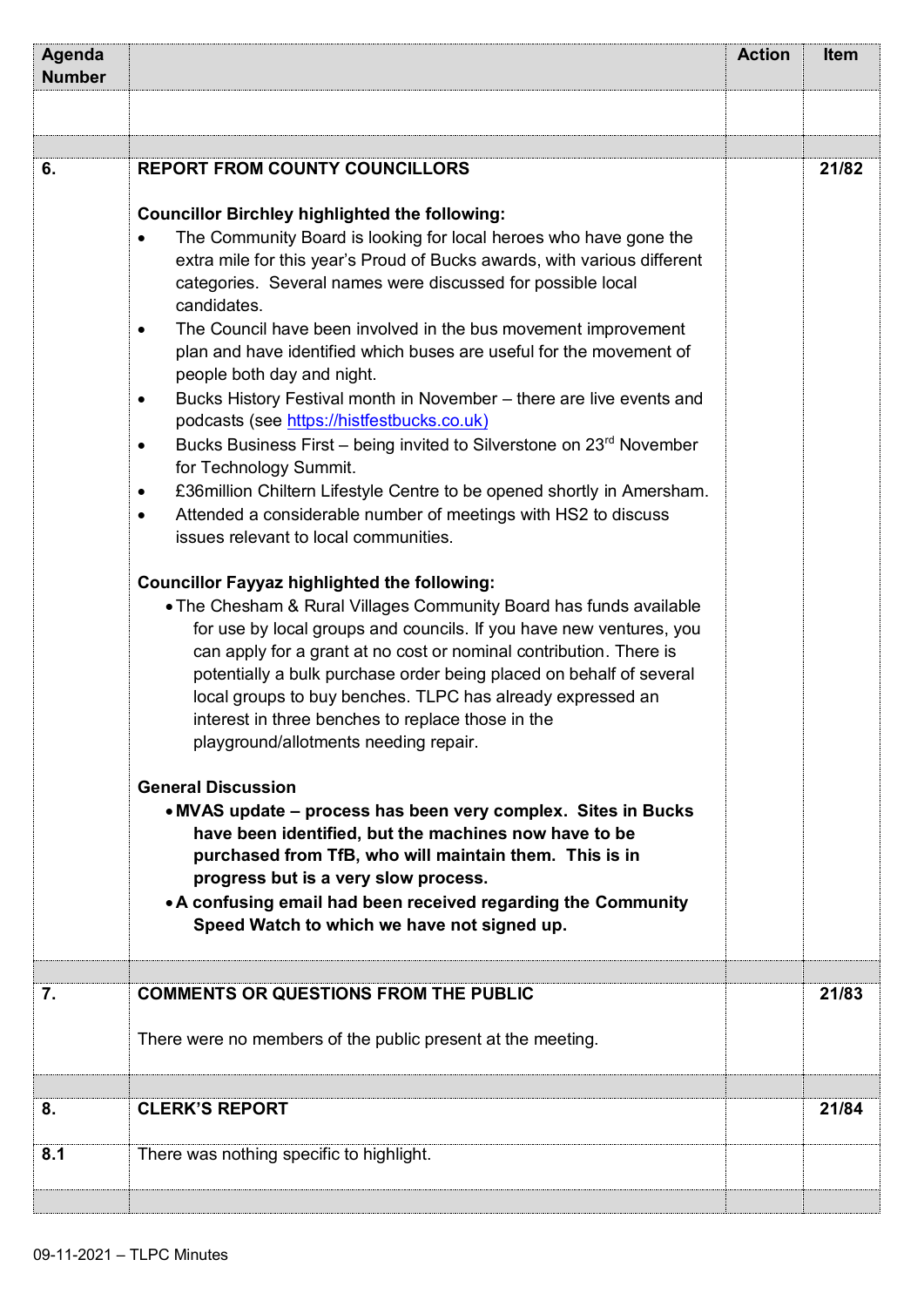| Agenda<br><b>Number</b> |                                                                                                                                                                                                                                                                                                                                                                                                                                                                                                                                                                                                                                                                                               | <b>Action</b>          | <b>Item</b> |
|-------------------------|-----------------------------------------------------------------------------------------------------------------------------------------------------------------------------------------------------------------------------------------------------------------------------------------------------------------------------------------------------------------------------------------------------------------------------------------------------------------------------------------------------------------------------------------------------------------------------------------------------------------------------------------------------------------------------------------------|------------------------|-------------|
| 9.                      | <b>FINANCE &amp; GOVERNANCE</b>                                                                                                                                                                                                                                                                                                                                                                                                                                                                                                                                                                                                                                                               |                        | 21/85       |
| 9.1                     | <b>Finance Report from the Finance Group</b><br>See APPENDIX 1 for Financial Summary $-1st$ April 2021 to 30 <sup>th</sup> September<br>2021<br>Councillors noted and approved the circulated financial summary as a<br>correct record of the TLPC accounts for the period up to the 30 <sup>th</sup> September<br>2021.<br>The clerk will update the refund allocation of Castle Water – should be a<br>negative expense under allotments.                                                                                                                                                                                                                                                   | <b>HF</b>              | 21/85/1     |
| 9.2                     | To note budget and projected income/expenditure 2021/22                                                                                                                                                                                                                                                                                                                                                                                                                                                                                                                                                                                                                                       |                        | 21/85/2     |
|                         | Having received a quotation for bench maintenance, Councillors agreed that<br>as there had been no allocation of money in the budget for this, no large<br>expenditure on bench maintenance will take place this year.<br>TLPC had put forward a proposal to the Community Board for a grant to<br>replace a number of benches but as many are memorial benches, the<br>families will need to be contacted to ascertain what their wishes are. The<br>grant would cover the purchase of the benches but not the installation costs.<br>Councillors noted that the picnic table will also need replacing too. Cllr<br>Fowler agreed to ask the Community Board for two picnic benches as well. | <b>RF</b>              |             |
| 9.3                     | <b>New bank account</b>                                                                                                                                                                                                                                                                                                                                                                                                                                                                                                                                                                                                                                                                       |                        | 21/85/3     |
|                         | The new online bank account is now up and running and working well.<br>As the majority of the funds have been transferred CIIr Fowler will initiate the<br>closure of the HSBC account using the Account Switching Service.<br>The clerk will update the finance department at Bucks County of the change<br>in bank details.                                                                                                                                                                                                                                                                                                                                                                 | <b>RF</b><br><b>HF</b> |             |
| 9.4                     | <b>Invoices Approved</b>                                                                                                                                                                                                                                                                                                                                                                                                                                                                                                                                                                                                                                                                      |                        | 21/85/4     |
|                         | £42.00 - DCK Accounting Invoice P2664<br>£42.00 - DCK Accounting Invoice P2494<br>£2027.75 - Clerks Salary<br>£61.32 - Clerks Expenses<br>$\bullet$<br>£90.00 $-$ TCPA (paid by clerk)<br>£25.00 - The Royal British Legion                                                                                                                                                                                                                                                                                                                                                                                                                                                                   |                        |             |
| 9.5                     | <b>To approve Governance Documents</b>                                                                                                                                                                                                                                                                                                                                                                                                                                                                                                                                                                                                                                                        |                        | 21/85/5     |
|                         | Having received the following documents prior to the meeting, Councillors<br>approved:                                                                                                                                                                                                                                                                                                                                                                                                                                                                                                                                                                                                        |                        |             |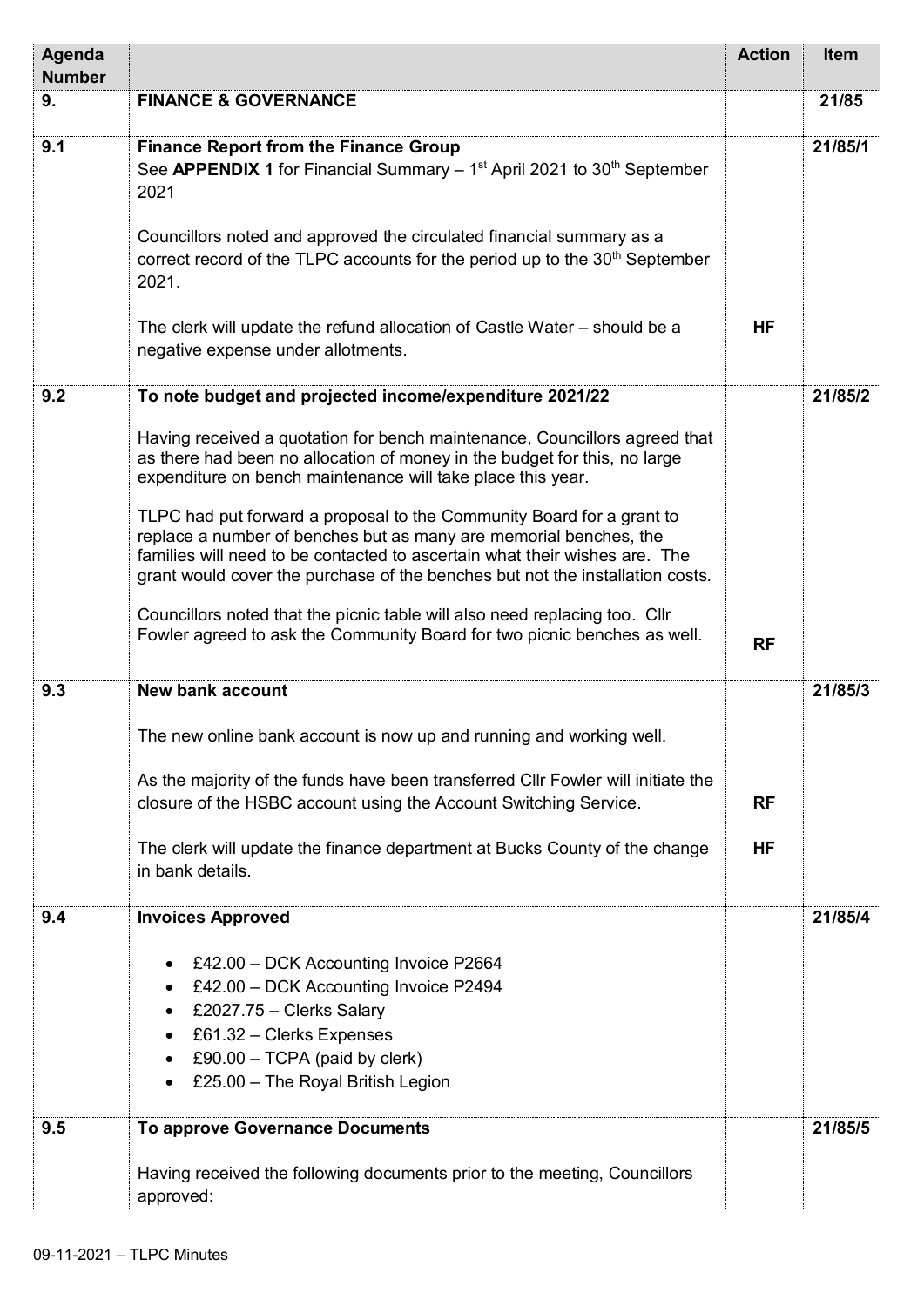| Agenda<br><b>Number</b> |                                                                                                                                                                                                                                                                                                                   | <b>Action</b> | <b>Item</b> |
|-------------------------|-------------------------------------------------------------------------------------------------------------------------------------------------------------------------------------------------------------------------------------------------------------------------------------------------------------------|---------------|-------------|
|                         | TLPC Roads - Framework and approach to road issues<br>$\bullet$                                                                                                                                                                                                                                                   |               |             |
|                         |                                                                                                                                                                                                                                                                                                                   |               |             |
| 10                      | <b>COUNCIL PROPERTY - REPORTS AND ACTIONS</b>                                                                                                                                                                                                                                                                     |               | 21/86       |
| 10.1                    | <b>Playground (DC)</b>                                                                                                                                                                                                                                                                                            |               | 21/86/1     |
|                         | The loose step on the entry to the fort top deck and finger traps on the tunnel<br>ends have been remedied by Broxap.                                                                                                                                                                                             |               |             |
|                         | The rubber matting installed by Broxap under the fort bridge to comply with<br>regulations was found on inspection to be inadequately pinned down. This<br>was quickly remedied by the volunteers by some levelling off of the ground<br>surface and installation of additional pins. More pins may be necessary. |               |             |
|                         | There is a question as to whether the matting should be partially soiled and<br>grass seeded. The clerk will ask Chesham Parks Team if they are able to<br>carry out this remedial surface work.                                                                                                                  |               |             |
|                         | The issue regarding cave depth has been assessed as acceptable.                                                                                                                                                                                                                                                   |               |             |
|                         | Other matters outstanding are: -<br>The timber splitting concern on the trim trail remains to be resolved.<br>$\bullet$<br>Protection of the climbing frame legs from strimming using a suitable<br>$\bullet$<br>membrane<br>Preservation treatment of timber                                                     |               |             |
| 10.2                    | Grass, Trees, Hedges, Gates, Benches at Allotments, Well and War<br><b>Memorial (CP)</b>                                                                                                                                                                                                                          |               | 21/86/2     |
|                         | Hedges have been trimmed, grass cut and strimmed on the rough areas.<br>Gates are all okay except the one located near where the telephone box<br>used to be which is rubbing on the bolt of the catch. This will be monitored<br>for wear and tear going forward.                                                |               |             |
| 10.3                    | <b>Allotments (AW)</b>                                                                                                                                                                                                                                                                                            |               | 21/86/3     |
|                         | The allotment site is looking neat. The plantation area, spare allotments,<br>spoilt land and borders near boundary hedges have all benefited from the<br>October grass cut/clearance by All Seasons.                                                                                                             |               |             |
|                         | An allotment check was carried out by the Clerk and Cllr Weir. All bar one<br>plot has been cultivated and was productive this year. The Clerk will contact<br>the tenant to ask if they want to continue and renew their annual fee or hand<br>back the plot.                                                    |               |             |
|                         | Shed security was checked. Two sheds were unlocked but were found to<br>contain no chemical or flammable materials. The Clerk has asked them to<br>secure their sheds with a padlock.                                                                                                                             |               |             |
|                         | Bonfires are permitted on the allotment site and tenants are required to<br>follow/adhere to Clause 12 of their Terms and Conditions.<br>Recently a complaint was made by a resident. High levels of smoke from an<br>allotment bonfire was drifting towards and permeating their house.                          |               |             |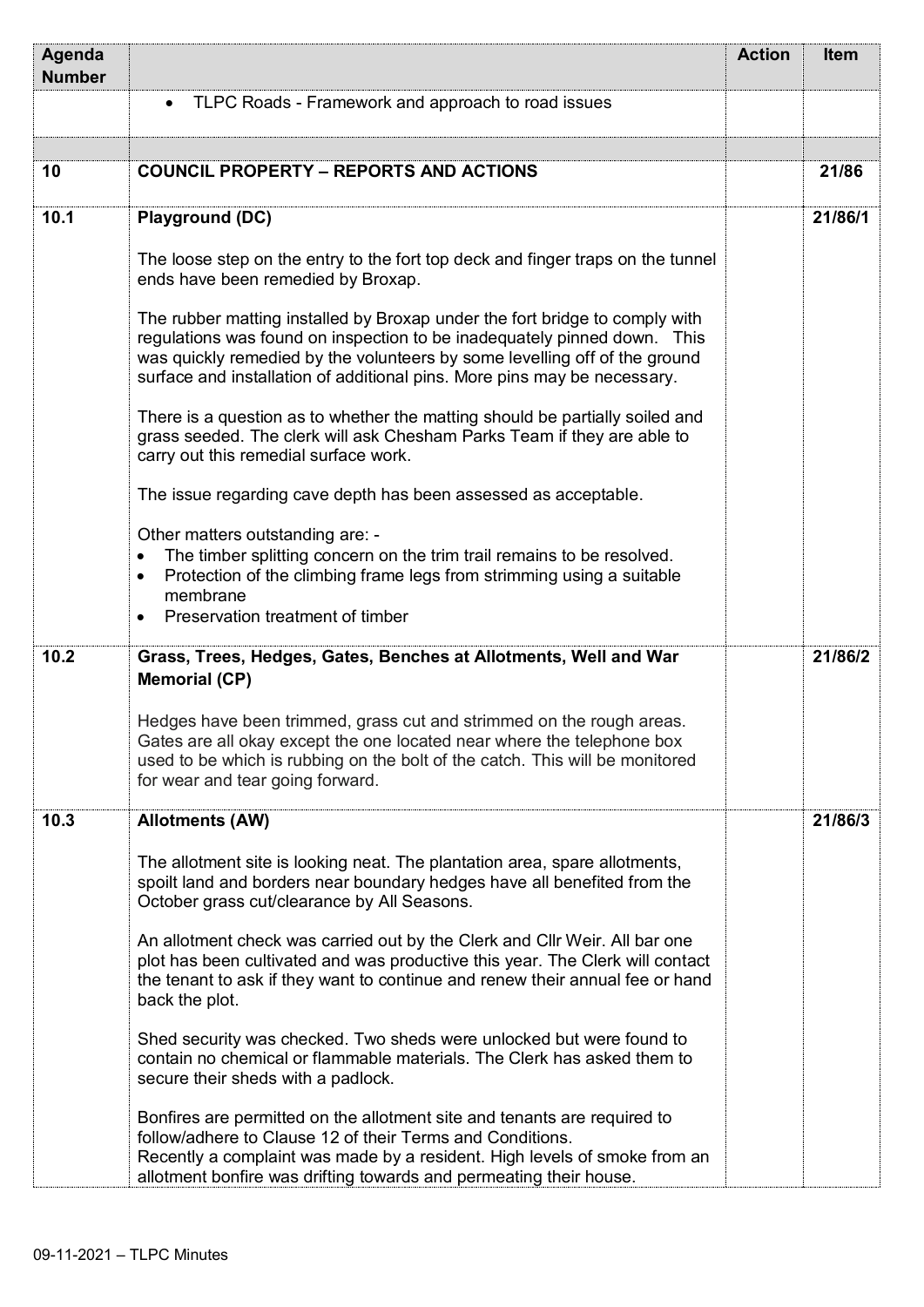| Agenda        |                                                                                                                                                                                                                                                                                                              | <b>Action</b> | Item    |
|---------------|--------------------------------------------------------------------------------------------------------------------------------------------------------------------------------------------------------------------------------------------------------------------------------------------------------------|---------------|---------|
| <b>Number</b> |                                                                                                                                                                                                                                                                                                              |               |         |
|               | The Clerk has written to all tenants to remind them of bonfire etiquette and<br>not to burn wet or green garden waste. TLPC encourages plot holders to<br>compost rather than have a bonfire.                                                                                                                |               |         |
|               | The stopcock for the water supply will be turned off this month.                                                                                                                                                                                                                                             |               |         |
|               | There are two half plots currently available. Both plots are overgrown and<br>would have to be cleared by a Council contractor.                                                                                                                                                                              |               |         |
|               | Councillors discussed the continued issue of dog control in the area and the<br>wider problems with cattle/sheep being attacked. The merits of having a dog<br>warden were discussed as a way in which to address these issues. Cllr Sully<br>offered to investigate this further.                           |               |         |
|               | Councillors asked the clerk to obtain revised fencing quotations for the<br>allotment area to the right (looking from Oxford Street).                                                                                                                                                                        |               |         |
| 10.4          | <b>Roadside Benches (DC)</b>                                                                                                                                                                                                                                                                                 |               | 21/86/4 |
|               | Nothing to report.                                                                                                                                                                                                                                                                                           |               |         |
| 10.5          | <b>Land Registration (CL)</b>                                                                                                                                                                                                                                                                                |               | 21/86/5 |
|               | CIIr Little has established that it is possible for TLPC to undertake a 'First'<br>Registration' of previously unregistered land without legal assistance and<br>that this can be done online subject to being able to produce various<br>specified pieces of documentary evidence of ownership.             |               |         |
|               | The process is relatively inexpensive and subject to the presentation of the<br>necessary levels of proof of ownership would estimate costs of about £45-50<br>per site plus any incidental expenses such as copying documents and, if<br>necessary, obtaining legal certification for them, affidavits etc. |               |         |
|               | CIIr Little agreed to compile a list (to be copied to CIIr Fowler and the Clerk)<br>of what is needed and documents required, in order to carry out the<br>necessary steps for registration.                                                                                                                 | CL            |         |
| 10.6          | <b>Parish Council and Village Archive (RF/CS)</b>                                                                                                                                                                                                                                                            |               | 21/86/6 |
|               | Further discussions with the Parish Hall regarding an archive room have not<br>taken place at this time. Currently archive paperwork is being stored at Cllr<br>Fowler and the Clerk's properties.                                                                                                           |               |         |
| 10.7          | <b>Barnaby Usbourne Memorial Tree</b>                                                                                                                                                                                                                                                                        |               |         |
|               | Councillor Perry had discussed the idea of a memorial tree to be planted in<br>the plantation area near Cherry Tree Lane in memory of Barnaby Usborne.<br>The family were delighted with the gesture.                                                                                                        |               |         |
|               | An appeal will be launched for donations for the tree in the December<br>newsletter.                                                                                                                                                                                                                         | <b>RF/CP</b>  |         |
|               |                                                                                                                                                                                                                                                                                                              |               |         |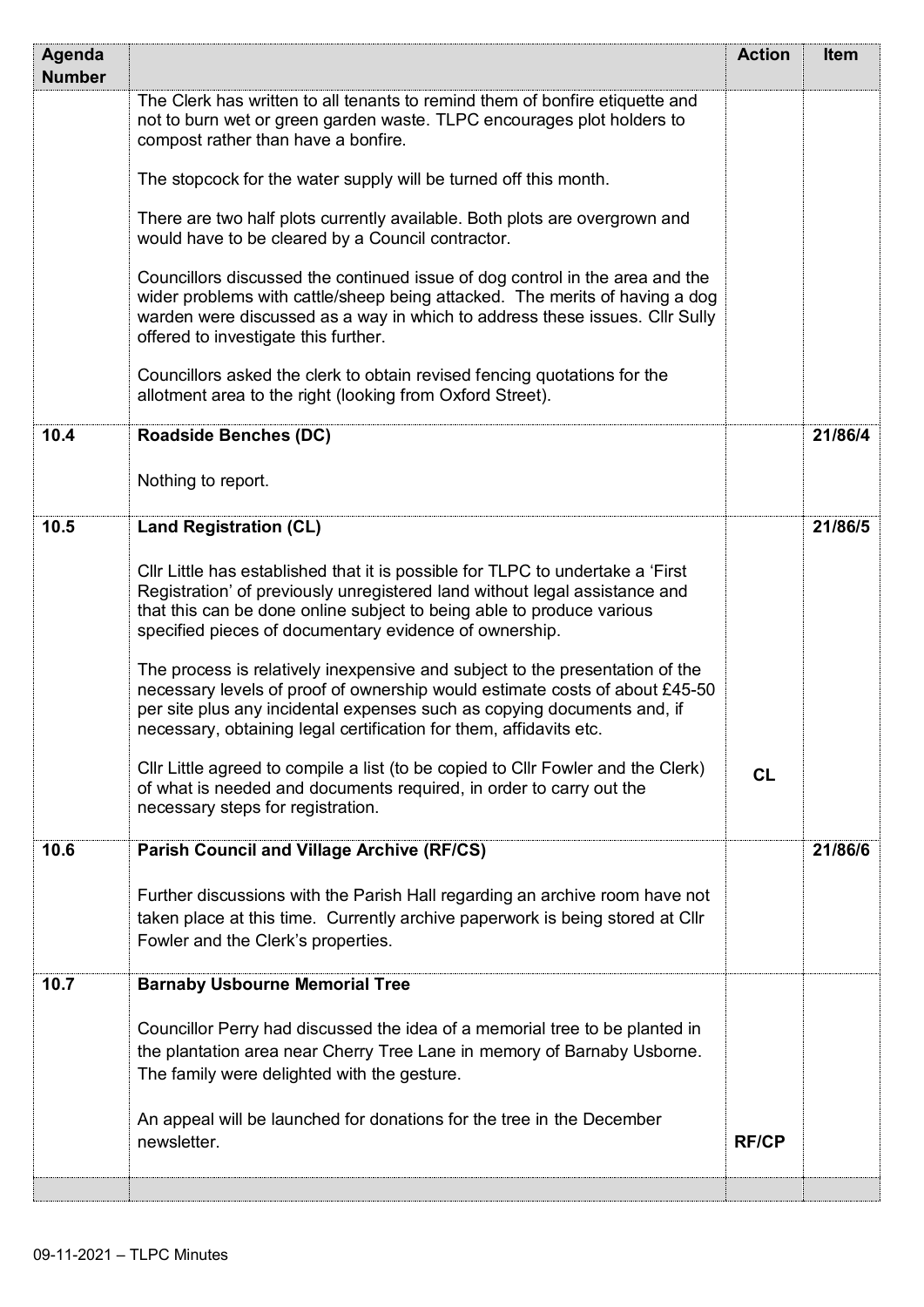| Agenda        |                                                                                                                                                                                                                                                                                                                                                                                                                                                                                                                                                                                                                                                                                                                                                                                                                                                                                                                                                                                                                                                                                                                                                                                                                                                                                                                                                                                                                                                                                                                                                                                                                                                                                                                                                                                                                                                                                                 | <b>Action</b> | <b>Item</b> |
|---------------|-------------------------------------------------------------------------------------------------------------------------------------------------------------------------------------------------------------------------------------------------------------------------------------------------------------------------------------------------------------------------------------------------------------------------------------------------------------------------------------------------------------------------------------------------------------------------------------------------------------------------------------------------------------------------------------------------------------------------------------------------------------------------------------------------------------------------------------------------------------------------------------------------------------------------------------------------------------------------------------------------------------------------------------------------------------------------------------------------------------------------------------------------------------------------------------------------------------------------------------------------------------------------------------------------------------------------------------------------------------------------------------------------------------------------------------------------------------------------------------------------------------------------------------------------------------------------------------------------------------------------------------------------------------------------------------------------------------------------------------------------------------------------------------------------------------------------------------------------------------------------------------------------|---------------|-------------|
| <b>Number</b> |                                                                                                                                                                                                                                                                                                                                                                                                                                                                                                                                                                                                                                                                                                                                                                                                                                                                                                                                                                                                                                                                                                                                                                                                                                                                                                                                                                                                                                                                                                                                                                                                                                                                                                                                                                                                                                                                                                 |               |             |
| 11.           | TO RECEIVE REPORTS AND CONSIDER ACTIONS ON<br><b>BUCKINGHAMSHIRE COUNCIL ISSUES</b>                                                                                                                                                                                                                                                                                                                                                                                                                                                                                                                                                                                                                                                                                                                                                                                                                                                                                                                                                                                                                                                                                                                                                                                                                                                                                                                                                                                                                                                                                                                                                                                                                                                                                                                                                                                                             |               | 21/87       |
| 11.1          | <b>Footpaths (DC)</b><br><b>Public right of ways</b><br>The Chiltern Society Path Maintenance volunteers have installed a timber<br>kissing gate donated by CRAG in memory of Barnaby Usborne on path<br>TLE/33/1 at the east end of the slype at Bassibones. There may be another<br>working party in our area in December so if Councillors are aware of any<br>issues that need chasing, please notify Cllr Chinnery.                                                                                                                                                                                                                                                                                                                                                                                                                                                                                                                                                                                                                                                                                                                                                                                                                                                                                                                                                                                                                                                                                                                                                                                                                                                                                                                                                                                                                                                                        |               | 21/87/1     |
| 11.2          | Roads (SM)<br><b>Roads</b><br>Cllrs Fowler and Sully recently (28-10-21) met (informally) with Cllr MacBean<br>and the new LAT covering The Lee.<br>Active issues discussed included:<br>Potholes around the Green - LAT has raised a task to progress a<br>$\bullet$<br>detailed inspection and subsequent patching according to criteria<br>Swan Bottom - blocked kerb weir - waste manager to review, street<br>$\bullet$<br>sweeper to clear - ongoing leaf related issue - will need to be monitored<br>and (re)reported via FMS if it recurs<br>Red Lion Hill - gullies will be cleared by county wide gully programme in<br>$\bullet$<br>the near future<br>Mud on highway - to be raised with HS2 at fortnightly liaison meetings<br>$\bullet$<br>(ongoing)<br>Signage/diversions/road closures, HS2/BC Street Works clashes: Cllr<br>٠<br>MacBean will continue to lobby for improved information sharing.<br>For noting/information: FMS reports are closed if an order for works is<br>$\bullet$<br>created but this information is not shared with the reporter which leads to<br>some frustration.<br><b>Public Transport</b><br>"Buckinghamshire Council publishes their Bus Service Improvement Plan"<br>Initial scope is urban and inter-urban routes.<br>See https://bit.ly/BusServiceImprovementPlan for more information.<br><b>Speed</b><br>King's Ash, MVAS - awaiting update on feasibility study<br>Community Speed Watch Campaign. TLPC has been asked to nominate<br>volunteers for training but does not wish to participate.<br>Councillors discussed the white line in the centre of Rocky Lane and the fact<br>that it should not be there as the road is too narrow. Cllr Moule agreed to<br>update Cllrs Birchley and MacBean on the matter.<br>A further discussion took place regarding the need for a slow sign on the<br>blind corner near the Old Swan pub. | <b>SM</b>     | 21/87/2     |
|               |                                                                                                                                                                                                                                                                                                                                                                                                                                                                                                                                                                                                                                                                                                                                                                                                                                                                                                                                                                                                                                                                                                                                                                                                                                                                                                                                                                                                                                                                                                                                                                                                                                                                                                                                                                                                                                                                                                 |               |             |
| 12            | <b>PLANNING APPLICATIONS</b>                                                                                                                                                                                                                                                                                                                                                                                                                                                                                                                                                                                                                                                                                                                                                                                                                                                                                                                                                                                                                                                                                                                                                                                                                                                                                                                                                                                                                                                                                                                                                                                                                                                                                                                                                                                                                                                                    |               | 21/88       |
| 12.1          | The Clerk reported the following:                                                                                                                                                                                                                                                                                                                                                                                                                                                                                                                                                                                                                                                                                                                                                                                                                                                                                                                                                                                                                                                                                                                                                                                                                                                                                                                                                                                                                                                                                                                                                                                                                                                                                                                                                                                                                                                               |               | 21/88/1     |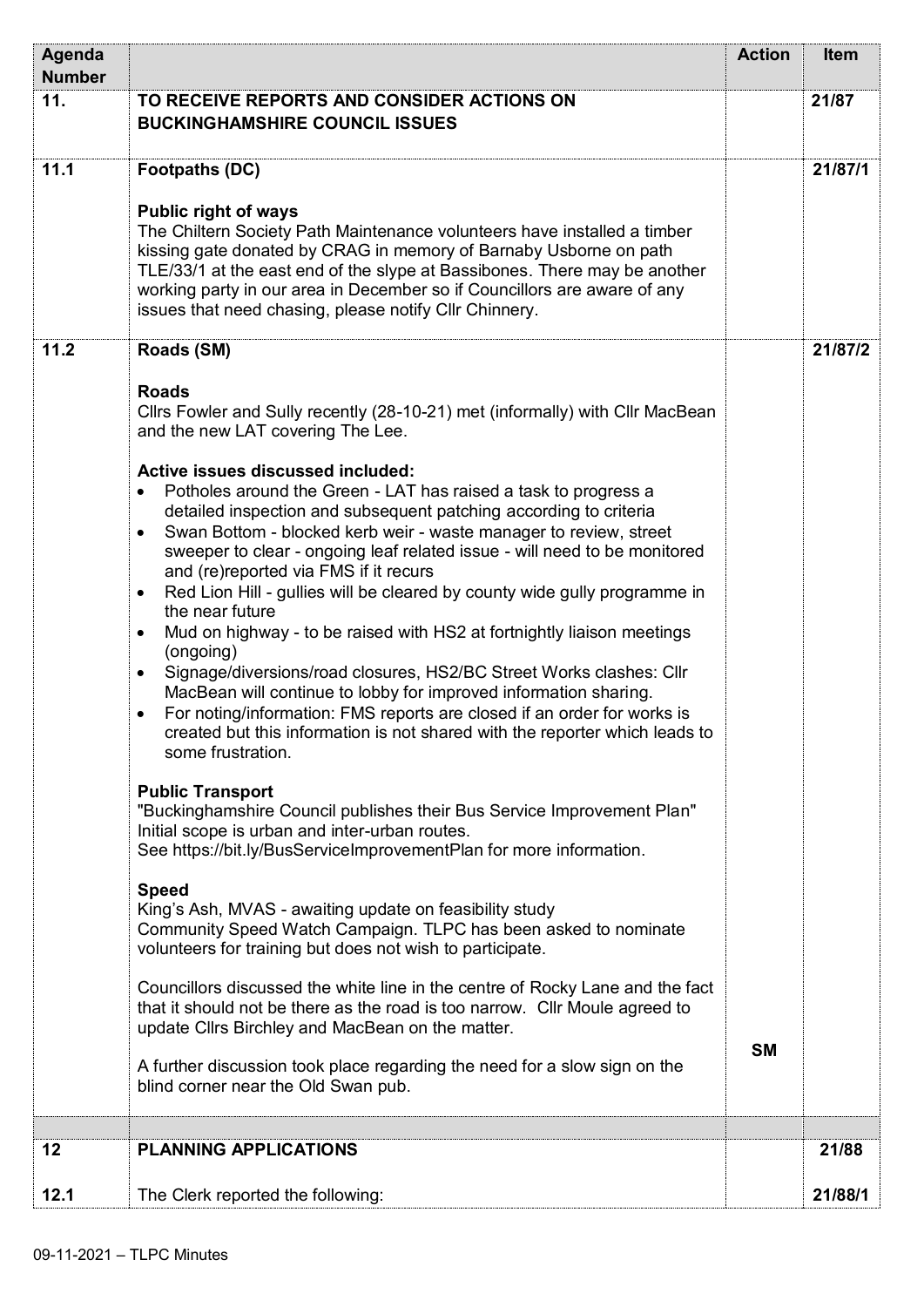| <b>Planning</b><br><b>Application</b> | <b>Address</b>                                                                                                   | <b>Decision</b>                                                |  |
|---------------------------------------|------------------------------------------------------------------------------------------------------------------|----------------------------------------------------------------|--|
| <b>Decision Completed</b>             |                                                                                                                  |                                                                |  |
| PL/20/3128/F<br>A                     | 2 Hunts Green Cottages, Kings<br>Lane, The Lee, HP16 9LX                                                         | Withdrawn                                                      |  |
| PL/21/1666/E<br>U                     | Kings Ash Farm, Chesham Lane,<br>Kings Ash, Buckinghamshire,<br><b>HP16 9NP</b>                                  | Certificate of<br>Lawfulness<br><b>Existing Use</b><br>Granted |  |
| PL/21/3089/F<br>A                     | PL/21/3089/FA - Garden Cottage<br>Cherry Tree Lane The Lee Great<br>Missenden Buckinghamshire<br><b>HP16 9LB</b> | Conditional<br>Permission                                      |  |
| PL/21/2969/V<br><b>RC</b>             | PL/21/2969/VRC - Rosewood<br>House Cherry Tree Lane The Lee<br>Buckinghamshire HP16 9LB no                       | Conditional<br>Permission                                      |  |
| PL/21/3172/F<br>A                     | Rabbs Cottage Swan Bottom<br>Road The Lee Buckinghamshire<br><b>HP16 9NX</b>                                     | Conditional<br>Permission                                      |  |
| <b>Decision Pending</b>               |                                                                                                                  |                                                                |  |
| PL/18/4871/F<br>A                     | Hunts Green Farm, Kings Lane,<br>The Lee, HP16 9LX                                                               | Comments<br>submitted<br><b>Decision Pending</b>               |  |
| PL/18/4872/F<br>A                     | Hunts Green Farm, Kings Lane,<br>The Lee, HP16 9LX                                                               | Comments<br>submitted<br><b>Decision Pending</b>               |  |
| PL/21/3033/F<br>A                     | Gwenfa Farm Red Lion Hill The<br>Lee Buckinghamshire HP16 9NF<br>no                                              | No objections                                                  |  |
| PL/21/3479/F<br>A                     | <b>School View Cottages Oxford</b><br><b>Street Lee Common</b><br>Buckinghamshire HP16 9JN                       | No objections but<br>with comments                             |  |
| PL/21/3468/F<br>A                     | Squirrels Leap Lee Clump Road<br>The Lee Buckinghamshire HP16<br>9NA                                             | No objections but<br>with comments                             |  |
| PL/21/3445/F<br>A                     | The Manor Gardens Field End<br>Lane The Lee Buckinghamshire<br><b>HP16 9NA</b>                                   | No objections                                                  |  |
| PL/21/3033/F<br>A                     | Gwenfa Farm Red Lion Hill The<br>Lee Buckinghamshire HP16 9NF                                                    | No objections                                                  |  |
| PL/21/3600/F<br>A                     | Woodcote Swan Bottom The Lee<br><b>Great Missenden</b><br>Buckinghamshire HP16 9NN                               | No objections but<br>with comments                             |  |
| PL/21/0023/F<br>A                     | APPEAL - Land To The South Of<br>White Cottage Swan Bottom The<br>Lee Buckinghamshire                            | Comments<br>submitted to<br>planning                           |  |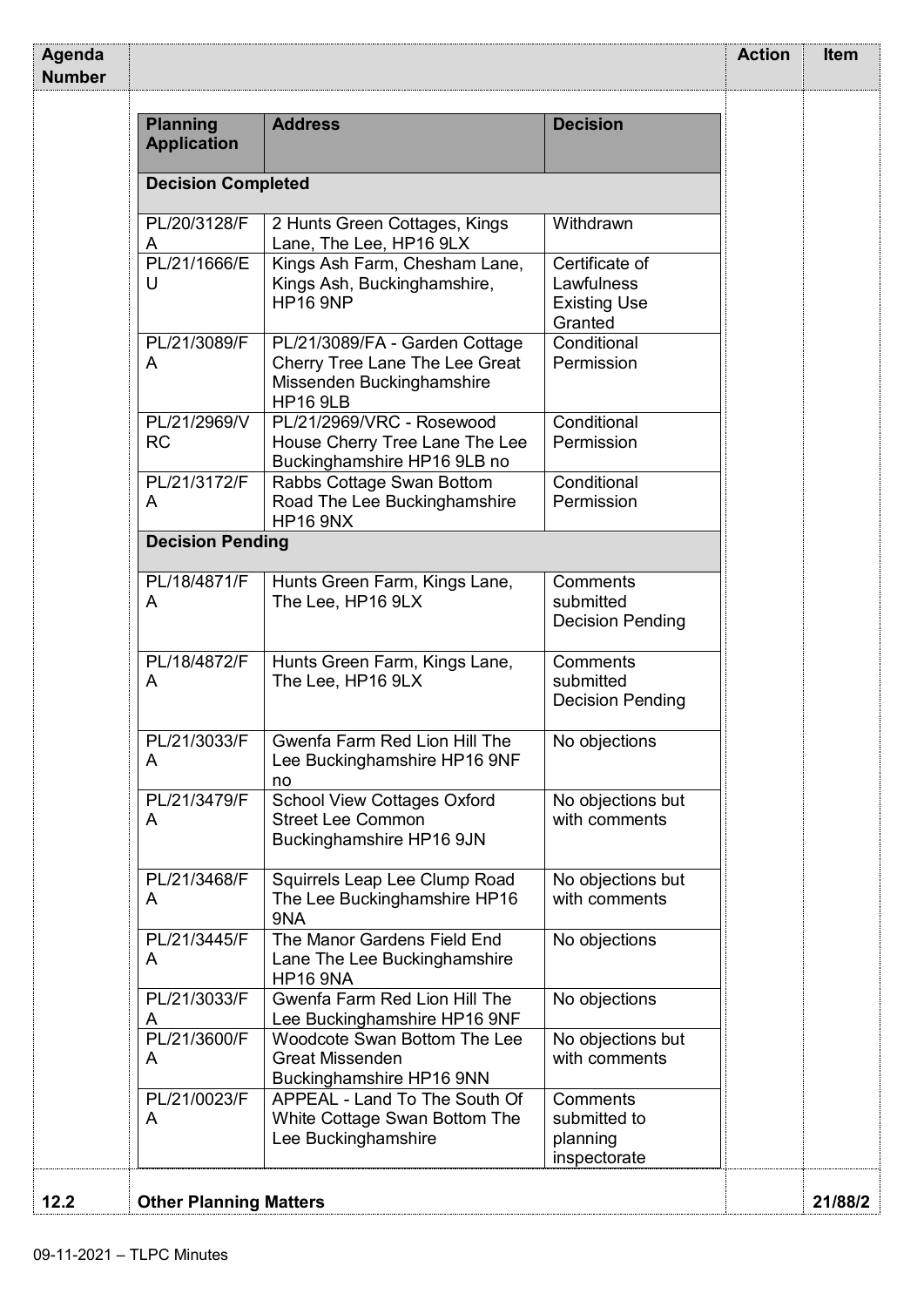| Agenda<br><b>Number</b> |                                                                                                                                                                                                                                                                                                                                                                                                                                                                                                                                                                                                                                                                                                                                                                                                                                                                                                                                                            | <b>Action</b> | <b>Item</b> |
|-------------------------|------------------------------------------------------------------------------------------------------------------------------------------------------------------------------------------------------------------------------------------------------------------------------------------------------------------------------------------------------------------------------------------------------------------------------------------------------------------------------------------------------------------------------------------------------------------------------------------------------------------------------------------------------------------------------------------------------------------------------------------------------------------------------------------------------------------------------------------------------------------------------------------------------------------------------------------------------------|---------------|-------------|
|                         | There were no other planning matters for discussion.                                                                                                                                                                                                                                                                                                                                                                                                                                                                                                                                                                                                                                                                                                                                                                                                                                                                                                       |               |             |
|                         |                                                                                                                                                                                                                                                                                                                                                                                                                                                                                                                                                                                                                                                                                                                                                                                                                                                                                                                                                            |               |             |
| 13                      | <b>HS2 CONSTRUCTION</b>                                                                                                                                                                                                                                                                                                                                                                                                                                                                                                                                                                                                                                                                                                                                                                                                                                                                                                                                    |               | 21/89       |
|                         | <b>Local issues of concern</b>                                                                                                                                                                                                                                                                                                                                                                                                                                                                                                                                                                                                                                                                                                                                                                                                                                                                                                                             |               |             |
|                         | Traffic on the main construction route: A413 / A355<br>$\bullet$<br>The Planning Inspector appointed to consider Bucks Council's blocking<br>of six HS2 Sch. 17 planning applications relating to the A413, has ruled<br>in favour of HS2 Ltd on all counts. TLPC understand that BC has<br>already referred two of the decisions (at Wendover Tunnel North and at<br>Brackley) to appeal and is "considering its position" over the other four<br>local applications. Meanwhile HS2 traffic on this construction route has<br>now significantly increased to/from all of the local sites.                                                                                                                                                                                                                                                                                                                                                                 |               |             |
|                         | Leather Lane trees and overbridge design<br>$\bullet$<br>At a meeting in October to discuss the local campaign group's concerns,<br>ideas and proposals for Leather Lane, TLPC heard that EKFB and H2<br>Ltd consider the option of moving the realigned lane to the north side of<br>the existing lane as being "unachievable". Even with further design<br>changes they say it can't be made to work from a highways' perspective.<br>EKFB also believe that there would in any case be "problematic timing"<br>issues if this option were taken up and it would in any case still result in<br>a significant number of Leather Lane trees being felled. The campaign<br>group are continuing to press for further discussions with EKFB on this<br>option. Meanwhile, their actions have already resulted in some rethinking<br>of the realignment on the south side, and a significant number of trees<br>will be 'saved', whatever the final outcome. |               |             |
|                         | Rocky Lane closure (and re-opening)<br>A formal complaint has been raised with HS2 Ltd over EFKB's handing<br>of the road closures and re-opening of Rocky Lane over the weekend of<br>$29th$ Oct $-1st$ Nov.                                                                                                                                                                                                                                                                                                                                                                                                                                                                                                                                                                                                                                                                                                                                              |               |             |
|                         | With increased traffic at the Rocky Lane / A413 junction, TLPC have also<br>again raised the issue of mitigation at this sensitive junction.                                                                                                                                                                                                                                                                                                                                                                                                                                                                                                                                                                                                                                                                                                                                                                                                               |               |             |
|                         | Hill-top traffic monitoring<br>$\bullet$<br>A complaint has also been lodged over the difficulty in getting any<br>answer to the question "Who is monitoring the data coming out of the 6 x<br>monitoring points introduced across the rural lanes?"                                                                                                                                                                                                                                                                                                                                                                                                                                                                                                                                                                                                                                                                                                       |               |             |
|                         | Design of buildings at the North Portal<br>$\bullet$<br>Local Parish and County Councillors have received a presentation by<br>Grimshaw architects on the design of the buildings at the north portal,<br>prior to public engagement. TLPC's initial reaction is that the design<br>needs softening to make it more acceptable in an AONB landscape.                                                                                                                                                                                                                                                                                                                                                                                                                                                                                                                                                                                                       |               |             |
|                         | Archaeological digs by Fusion JV at Grims Ditch / Leather Lane,<br>accessed via the Kings Lane compound are due to come to an end in<br>December. It is still not clear how all the equipment will be removed.<br>TLPC have pressed for it to come out via the internal Access Road, but<br>this requires some joined-up thinking between Fusion, EKFB and HS2<br>Ltd.                                                                                                                                                                                                                                                                                                                                                                                                                                                                                                                                                                                     |               |             |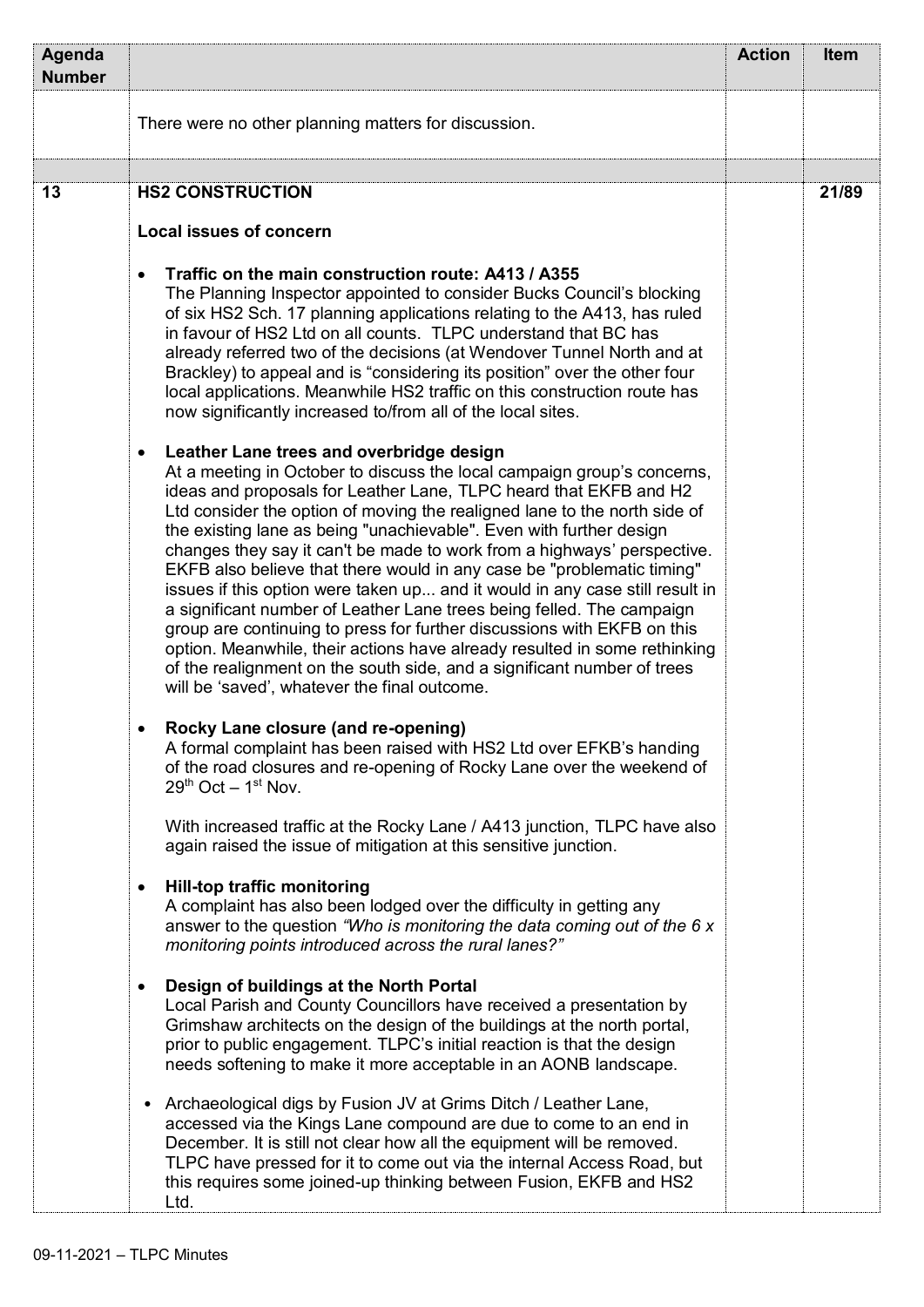| Agenda<br><b>Number</b> |                                                                                                                                                                                                                                                                                                                                                                                                                                                                                                                                                                                                                                                                                                                                                                                                                                                                                       | <b>Action</b> | Item    |
|-------------------------|---------------------------------------------------------------------------------------------------------------------------------------------------------------------------------------------------------------------------------------------------------------------------------------------------------------------------------------------------------------------------------------------------------------------------------------------------------------------------------------------------------------------------------------------------------------------------------------------------------------------------------------------------------------------------------------------------------------------------------------------------------------------------------------------------------------------------------------------------------------------------------------|---------------|---------|
|                         | • Road conditions<br>TLPC also continue to raise the issue of the state the roads are left in by<br>construction traffic (in particular Leather Lane) - unless better<br>arrangements are put in place, this problem will only get worse as<br>construction traffic intensifies in 2022.                                                                                                                                                                                                                                                                                                                                                                                                                                                                                                                                                                                              |               |         |
|                         | <b>Community Engagement</b>                                                                                                                                                                                                                                                                                                                                                                                                                                                                                                                                                                                                                                                                                                                                                                                                                                                           |               |         |
|                         | TLPC Councillors continue to meet the HS2 Community Engagement<br>Managers on a fortnightly basis and with Bucks Council and HS2 Ltd on a 5-<br>6-week basis (with GMPC and LMPC).                                                                                                                                                                                                                                                                                                                                                                                                                                                                                                                                                                                                                                                                                                    |               |         |
|                         | The frustration on all sides with the overall engagement process continues.<br>The core issue is the way that HS2 Ltd see the role of local PCs in the<br>planning and design processes. The 'engagement' provided with PCs is too<br>often simply 'for information'. This is not accepted by local PCs, which in any<br>case point to the many examples where even this task is being performed<br>poorly. The battles will no doubt continue into 2022 and beyond, but there is<br>a growing feeling that changes are needed in the local engagement process.                                                                                                                                                                                                                                                                                                                       |               |         |
|                         | An article in the October Newsletter reviewed progress by TLPC over the<br>past five years.                                                                                                                                                                                                                                                                                                                                                                                                                                                                                                                                                                                                                                                                                                                                                                                           |               |         |
|                         | The next wider meeting with HS2 Ltd, the contractors, GMPC, LMPC and<br>BC is on 1st December at The Lee Parish Hall.                                                                                                                                                                                                                                                                                                                                                                                                                                                                                                                                                                                                                                                                                                                                                                 |               |         |
|                         |                                                                                                                                                                                                                                                                                                                                                                                                                                                                                                                                                                                                                                                                                                                                                                                                                                                                                       |               |         |
| 14.                     | <b>PARISH COMMUNICATIONS</b>                                                                                                                                                                                                                                                                                                                                                                                                                                                                                                                                                                                                                                                                                                                                                                                                                                                          |               | 21/90   |
| 14.1                    | <b>Website/Forum Developments</b>                                                                                                                                                                                                                                                                                                                                                                                                                                                                                                                                                                                                                                                                                                                                                                                                                                                     |               | 21/90/1 |
|                         | The Lee Website:                                                                                                                                                                                                                                                                                                                                                                                                                                                                                                                                                                                                                                                                                                                                                                                                                                                                      |               |         |
|                         | During routine software updates to the website in October, TLPC<br>experienced some problems which resulted in us being unable to<br>maintain parts of the system. Eventually, this was tracked to an<br>incompatibility between the App used for the Calendar of local events<br>and the rest of the website. TLPC changed the App to a different<br>provider and were able to recover the position, although did have to re-<br>input all the calendar events.<br>TLPC have also added a new page (and a link from the Home page) on<br>$\bullet$<br>how to complain about HS2. It has become apparent that unless<br>complaints are logged into HS2's central database, they assume there<br>are none!<br>TLPC have some minor outstanding queries with the hosting company<br>(Sinnorah), but otherwise, the hosting company and the website design<br>continue to serve us well. |               |         |
|                         | The Lee online Forum:                                                                                                                                                                                                                                                                                                                                                                                                                                                                                                                                                                                                                                                                                                                                                                                                                                                                 |               |         |
|                         | Amongst the usual range of topics raised, TLPC have also had rather<br>serious reports on the Forum of local dogs attacking residents, their pets<br>and farm animals (as well as defecating wherever they like). This has<br>prompted an article to be written for the newsletter on the subject of                                                                                                                                                                                                                                                                                                                                                                                                                                                                                                                                                                                  |               |         |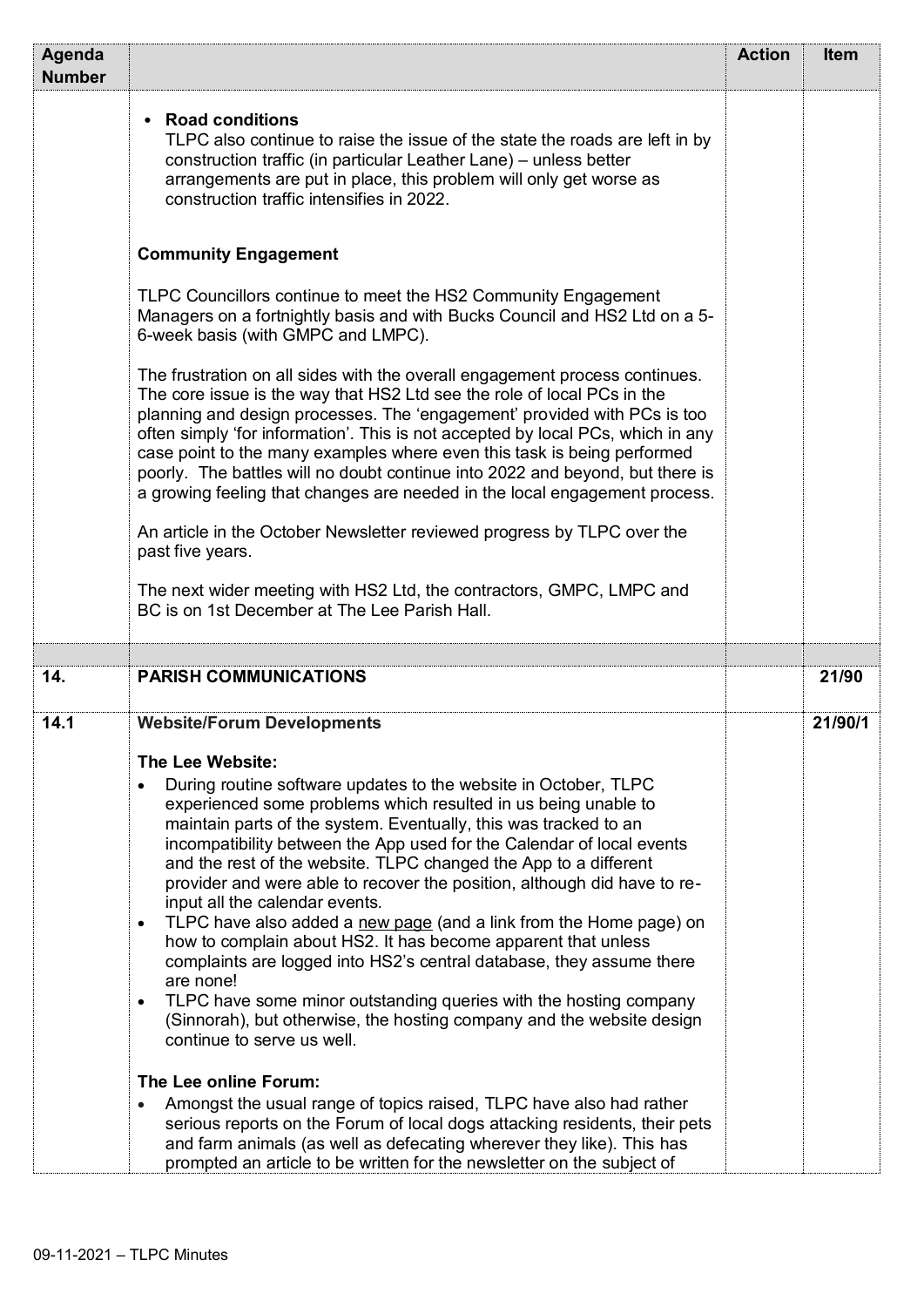| Agenda<br><b>Number</b> |                                                                                                                                                                                                                                                                                                                                                                                                                                                                      | <b>Action</b>  | <b>Item</b> |
|-------------------------|----------------------------------------------------------------------------------------------------------------------------------------------------------------------------------------------------------------------------------------------------------------------------------------------------------------------------------------------------------------------------------------------------------------------------------------------------------------------|----------------|-------------|
|                         | dangerous dogs. Subsequently, TLPC understand that a further dog-<br>attacks-dog incident in the parish has been reported to the police.                                                                                                                                                                                                                                                                                                                             |                |             |
| 14.2                    | <b>Emails and Sharepoint</b>                                                                                                                                                                                                                                                                                                                                                                                                                                         |                | 21/90/2     |
|                         | Email:<br>The Clerk has set up a rule to automatically forward Bucks press<br>$\bullet$<br>releases and BALC/NALC communications to the Chair.<br>A rule has been set up to receive notifications of all road closures in the<br>$\bullet$<br>district and TLPC will publish any relevant to the area.<br><b>Sharepoint:</b><br>Nothing to report.                                                                                                                   |                |             |
| 14.3                    | To agree items for the next Newsletter                                                                                                                                                                                                                                                                                                                                                                                                                               |                | 21/90/3     |
| 14.4                    | The following matters will be included in the next Newsletter:<br>The Barnaby Usborne Memorial Tree<br>$\bullet$<br>How to protect yourself from telephone scams<br>$\bullet$<br>Potholes and Fix My Street reporting<br>$\bullet$<br>An appeal for local hero suggestions for the Community Board's Pride of<br>$\bullet$<br><b>Bucks award</b><br>Meeting dates for 2022<br>$\bullet$<br>To review the Annual Parish Meeting for 2021 and consider 2022<br>meeting |                | 21/90/4     |
|                         | The Annual Parish meeting, which was held in October, was well attended<br>and the speakers gave engaging and interesting speeches.<br>Cllr Fowler will check what the requirement is for when to hold the Annual<br>Parish Meeting for 2022.<br>Suggestions for topics for speeches and presentations were invited from<br>Councillors.                                                                                                                             | All to<br>note |             |
| 15                      | <b>CHRISTMAS - Lighting up the Jubilee Well</b>                                                                                                                                                                                                                                                                                                                                                                                                                      |                | 21/91       |
|                         | Councillors agreed to light up the Jubilee Well again for this year and<br>Councillor Perry agreed to arrange this.                                                                                                                                                                                                                                                                                                                                                  | CP             |             |
| 16                      | <b>DATES FOR MEETINGS 2022</b>                                                                                                                                                                                                                                                                                                                                                                                                                                       |                | 21/92       |
|                         | Date for next meeting is:<br>• Tuesday, $11th$ January 2022 at 7.30pm<br>The clerk will confirm dates with the Parish Hall.<br><b>Changes to Meeting Schedule</b>                                                                                                                                                                                                                                                                                                    |                |             |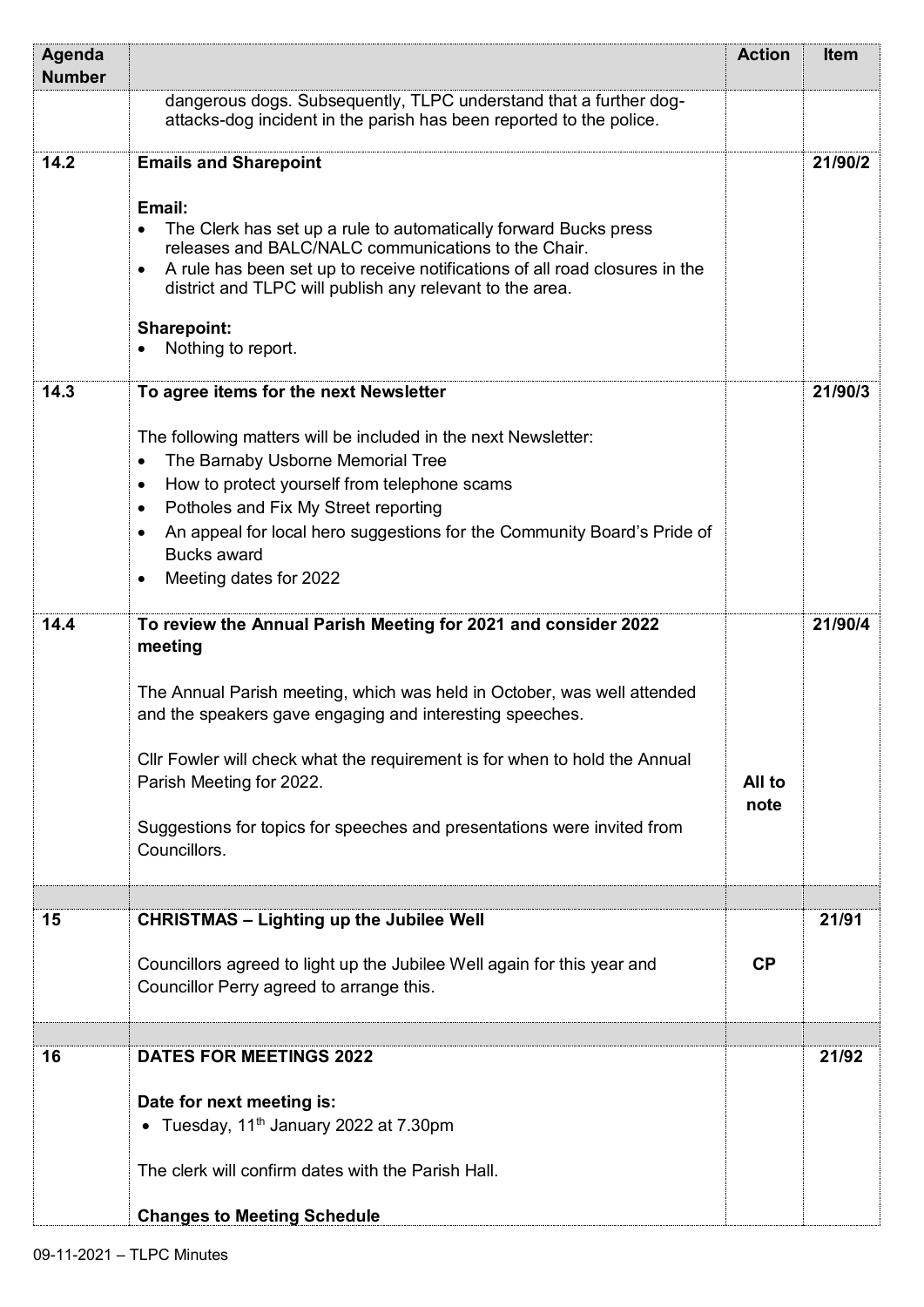| Agenda<br><b>Number</b> |                                                                                                                                                                                                                                                                                                                                                                                                                                                                                                                                                                                                                                                                                                                                                                                                                                                                                                                                                                                                                       | <b>Action</b> | <b>Item</b> |
|-------------------------|-----------------------------------------------------------------------------------------------------------------------------------------------------------------------------------------------------------------------------------------------------------------------------------------------------------------------------------------------------------------------------------------------------------------------------------------------------------------------------------------------------------------------------------------------------------------------------------------------------------------------------------------------------------------------------------------------------------------------------------------------------------------------------------------------------------------------------------------------------------------------------------------------------------------------------------------------------------------------------------------------------------------------|---------------|-------------|
|                         | TLPC has always met on the 2 <sup>nd</sup> Tuesday of each alternate month, at which<br>TLPC review the accounts to the month before that just ended; this means<br>that the financial figures are all approximately six weeks out of date when we<br>meet.                                                                                                                                                                                                                                                                                                                                                                                                                                                                                                                                                                                                                                                                                                                                                           |               |             |
|                         | Now that we have online access to banking details, it would be preferable to<br>review accounts to the end of the month just ended.                                                                                                                                                                                                                                                                                                                                                                                                                                                                                                                                                                                                                                                                                                                                                                                                                                                                                   |               |             |
|                         | The Finance Group usually meets one or two weeks before the Parish<br>Council, to review the draft accounts. When the 2 <sup>nd</sup> Tuesday is early in the<br>month, it may not be practical for draft accounts to be drawn up for the<br>month just ended, reviewed by the Finance Group and finalised before the<br>scheduled date for the Parish Council meeting.<br>Cllr Fowler proposed that meetings be moved to the third or fourth week of<br>the month rather than the second - this would also remove the very long<br>standing clash with Ballinger WI, which effectively precludes WI members<br>from engaging with the Parish Council.<br>The following dates were proposed for meeting dates for 2022:<br>January 11 <sup>th</sup> (second Tuesday)<br>$\bullet$<br>March 15 <sup>th</sup> (third Tuesday)<br>May 17 <sup>th</sup> (third Tuesday)<br>$\bullet$<br>July 26 <sup>th</sup> (fourth Tuesday)<br>September 20 <sup>th</sup> (third Tuesday)<br>November 15 <sup>th</sup> (third Tuesday) |               |             |
|                         |                                                                                                                                                                                                                                                                                                                                                                                                                                                                                                                                                                                                                                                                                                                                                                                                                                                                                                                                                                                                                       |               |             |
|                         | The meeting closed at 10.00pm                                                                                                                                                                                                                                                                                                                                                                                                                                                                                                                                                                                                                                                                                                                                                                                                                                                                                                                                                                                         |               |             |
|                         | <b>CHAIRMAN.</b><br>Date                                                                                                                                                                                                                                                                                                                                                                                                                                                                                                                                                                                                                                                                                                                                                                                                                                                                                                                                                                                              |               |             |